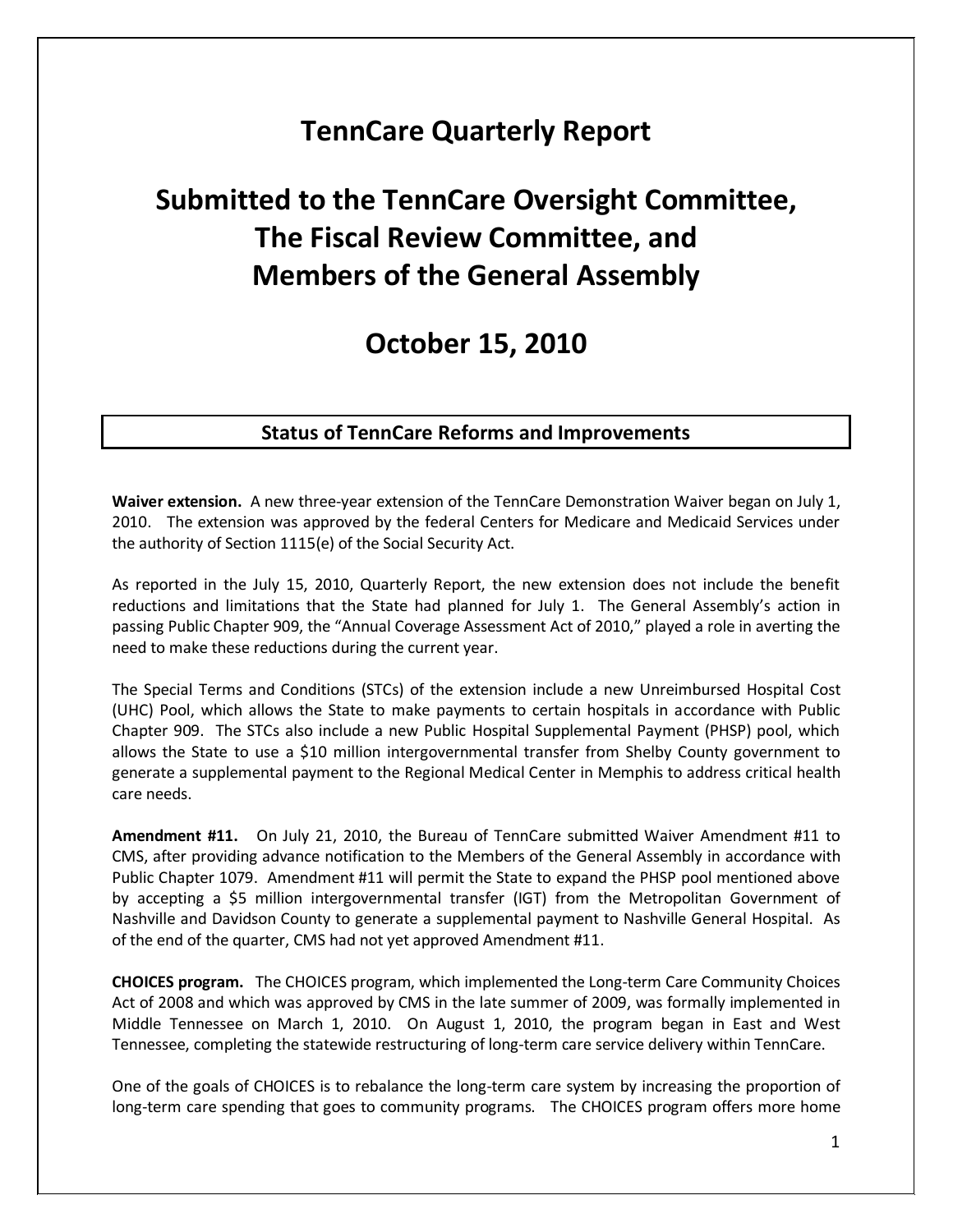and community based options for meeting the long-term care needs of adults who are elderly or who have physical disabilities, thereby reducing their reliance on more costly Nursing Facility care. Progress is already being seen in meeting this goal, with the State being authorized to provide home and community based care to up to 9,500 persons in the current year whose needs are such that they would otherwise require Nursing Facility care.

A second goal of CHOICES is to integrate long-term care for persons who are elderly and disabled into the managed care program. Tennessee is one of the few states to attempt such integration and one of the even fewer states that allow enrollees in Medicaid managed care to receive long-term care services without changing their Managed Care Organizations (MCOs).

The Statewide Home and Community Based Waiver for the Elderly and Disabled, which has been in existence in various iterations for over 20 years, was terminated in August. It is no longer needed due to the full implementation of CHOICES.

**PAE improvements.** All persons applying for Nursing Facility care, or Home and Community Based Services (HCBS) as an alternative to Nursing Facility care, must file documents called Pre-Admission Evaluations (PAEs) that report the specifics of their medical condition and need for assistance. An important administrative step was taken during the quarter to make the processing of PAEs more efficient.

For the first time in Tennessee's Medicaid history, TennCare has moved from a medical eligibility application process based entirely on paper to one that is electronic. PAEs are now submitted electronically through a web-based portal and processed by registered nurses through an electronic workflow application. In addition, medical eligibility records are now stored electronically rather than on some 250,000 paper cards, which have taken up a huge amount of physical storage space. The paper cards are being converted to electronic data so that all information can soon be stored electronically. These improvements have resulted in significant efficiencies in the operations of the Division of Long-Term Care and are the culmination of five years' work.

**Annual HEDIS/CAHPS report.** In August 2010, TennCare published the annual report of HEDIS/CAHPS data. HEDIS stands for Healthcare Effectiveness Data and Information Set and CAHPS stands for Consumer Assessment of Healthcare Providers and Systems.

In 2006 Tennessee became the first state in the nation to require that all of its Managed Care Organizations (MCOs) be accredited by NCQA (the National Committee for Quality Assurance). As part of accreditation, the MCOs are required to report a full HEDIS and CAHPS data set annually. The HEDIS/CAHPS report provides data that enables the State to compare the performance of its MCOs against national norms and benchmarks and to compare performance among MCOs. This report is shared with CMS each year and posted on the TennCare website at [http://www.tn.gov/tenncare/pro](http://www.tn.gov/tenncare/pro-hedis.html)[hedis.html.](http://www.tn.gov/tenncare/pro-hedis.html)

This year, improved statewide performance was noted in child health measures such as:

- Childhood Immunization Status
- Lead Screening in Children
- Appropriate Testing for Children with Pharyngitis
- Appropriate Treatment for Children with Upper Respiratory Infection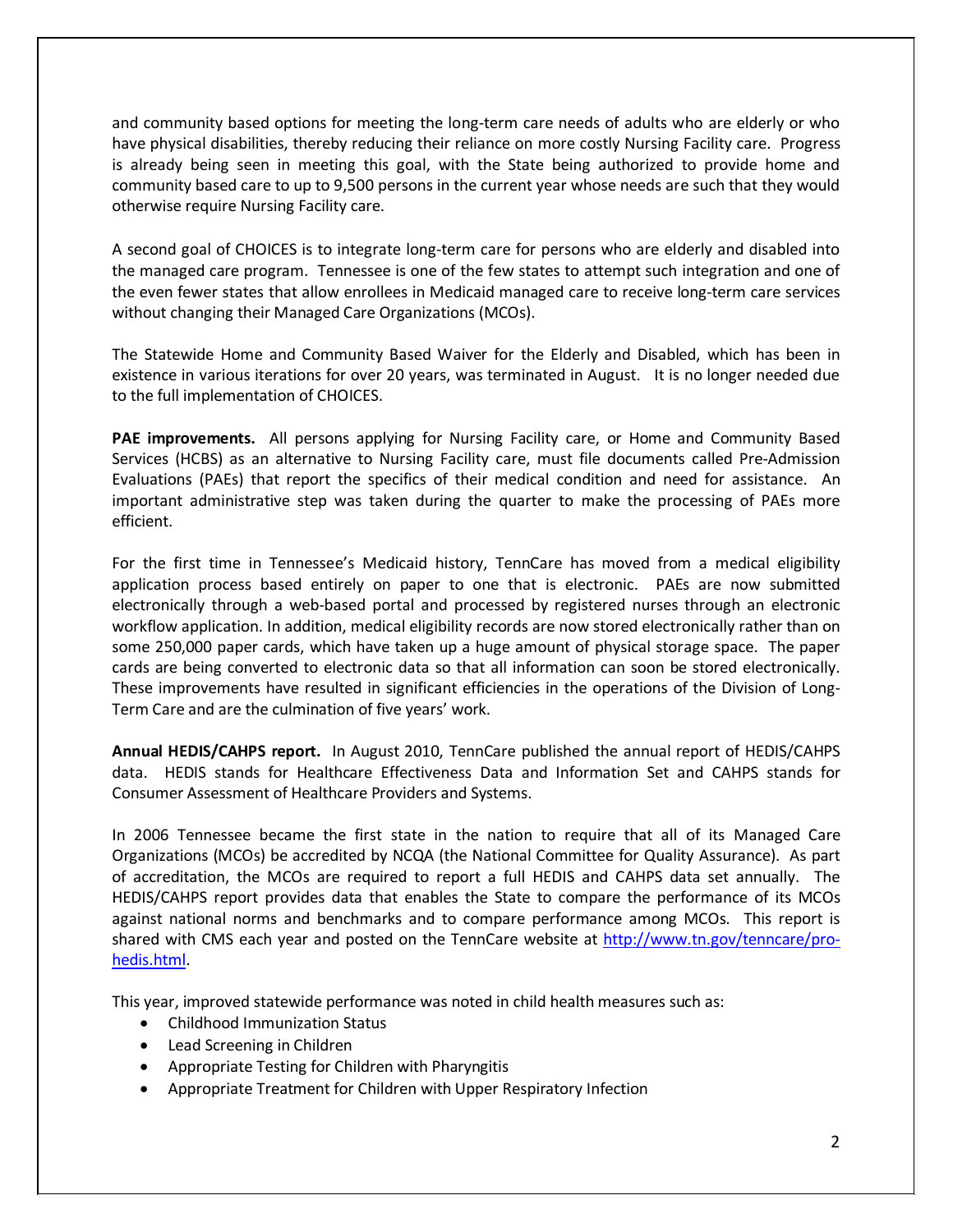- Well-Child Visits in the First 15 months of Life (6 or more visits)
- Well-Child Visits in the Third, Fourth, Fifth and Sixth Years of Life
- Adolescent Well-Care Visits

Chronic Disease Management continues to improve statewide in the following areas:

- Cholesterol Management for Patients with Cardiovascular Conditions
- Controlling High Blood Pressure
- Comprehensive Diabetes Care
- Annual Monitoring for Patients on Persistent Medications
- Medical Assistance with Smoking and Tobacco Use Cessation (Advising Smokers and Tobacco Users to Quit and Discussing Cessation Medications)

"Comprehensive Diabetes Care*"* has improved since 2008; however, rates were lower than the HEDIS 2009 Medicaid National Average. This area continues to be a high priority for quality improvement efforts.

Targeted preventive care continues to present mixed results. "Breast Cancer Screening" rates declined somewhat. However, improvement was seen in the rates of "Cervical Cancer Screening and Chlamydia Screening in Women," both of which were above the 2009 Medicaid National Average.

HEDIS 2010 marks the first year of statewide reporting of "Behavioral Health" measures following integration of medical-behavioral health services among TennCare's MCOs. "Antidepressant Medication Management*"* was higher than the 2009 Medicaid National Average, while "Follow-up after Hospitalization for Mental Illness" was slightly below the National Average.

**Beneficiary survey.** Every year since 1993, the Center for Business and Economic Research (CBER) at the University of Tennessee in Knoxville has conducted a survey of TennCare enrollees to assess opinions about their health care. Non-TennCare enrollees are included in the survey as well, in order to provide a point of comparison with TennCare enrollees.

The 2010 survey was released in August. It revealed the highest satisfaction score to date among TennCare enrollees (94 percent, compared with 61 percent in 1994). The following findings were noted from interviews with heads of TennCare households:

- 65 percent rated the quality of health care they received as good or excellent
- 88 percent rated the quality of health care their children received as good or excellent
- 92 percent said that they initially sought health care for themselves at a doctor's office or clinic, rather than the emergency room
- 97 percent said that they initially sought health care for their children at a doctor's office or clinic, rather than the emergency room

The survey also collects information about lack of insurance. This year the uninsured rate for children under 18 was determined to be 3.9 percent, while the uninsured rate for adults aged 18 and older was determined to be 12 percent*.* 

The report is available on-line a[t http://cber.bus.utk.edu/tncare/tncare10.pdf.](http://cber.bus.utk.edu/tncare/tncare10.pdf)

**Health Information Technology.** The HITECH Act, the Health Information Technology for Economic and Clinical Health Act, was passed as a part of the American Recovery and Reimbursement Act (ARRA) to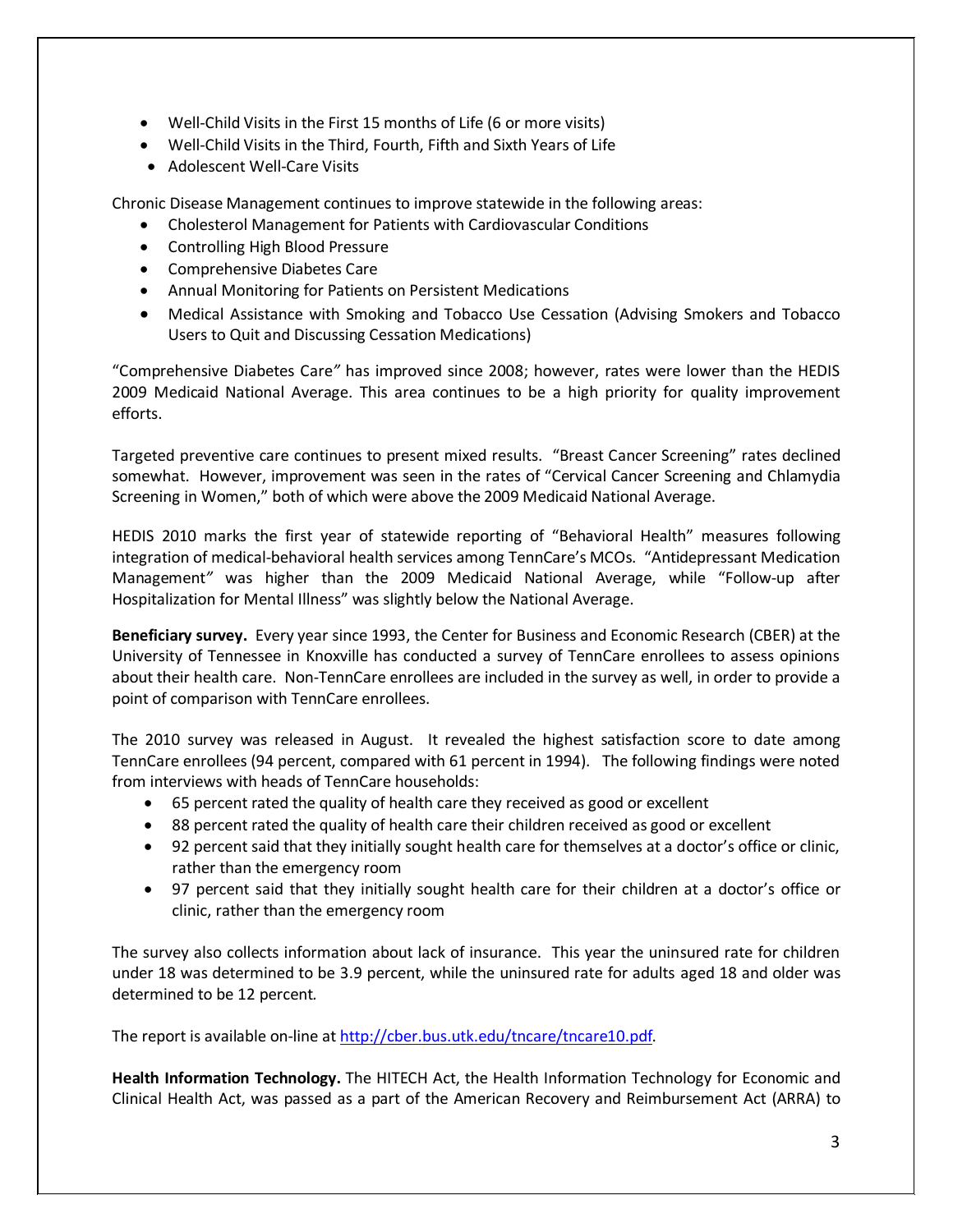encourage the adoption of electronic health records (EHR) by the medical community. The distribution of monetary incentives was part of the HITECH Act.

This quarter, TennCare submitted its Health Information Technology (HIT) Implementation Advance Planning Document (IAPD) to CMS. The IAPD is a formal request for federal dollars to plan activities and services or acquire equipment for required HIT activities included in the HITECH Act.

TennCare also sent information to the MCOs about the EHR Provider Incentive Program. The plans will be reaching out to providers to inform them about the program and encourage them to fill out the Provider Survey posted on TennCare's website. TennCare also submitted Tennessee's State Medicaid Health Information Technology (HIT) Plan (SMHP) to CMS. The SMHP is related to the upcoming EHR Provider Incentive Program in that it provides CMS with the following:

- A current HIT landscape assessment
- A vision of the State's HIT future
- Specific actions necessary to implement the incentive payments program
- A HIT road map.

**Award**. On August 13, Tennessee Voices for Children presented Dr. Jeanne James, TennCare's Medical Director, with the Innovations for Children and Families Award. The award recognizes Dr. James for her leadership and support for family driven services in the children's mental health system.

**Budget issues.** The first quarter of the fiscal year continued to be challenging. A declining economy results in increases in the number of individuals eligible for and enrolling in TennCare, while medical costs continue to rise. Through a combination of the American Recovery and Reinvestment Act (ARRA) matching funds, the Centers for Medicare and Medicaid Services' (CMS's) approval of Amendment #10 permitting the use of the annual hospital assessment fee to offset costs in the current year, and the funds the State will not have to expend due to CMS's decision relating to how the Medicare Part D clawback<sup>1</sup> is calculated, TennCare has been able to postpone any reductions in benefits or provider payment rates in the current year. The fact that some of these offsetting funds will no longer be available in the future creates a difficult scenario for the Fiscal Year 2012 budget.

**Essential Access Hospital (EAH) payments.** The TennCare Bureau continued to make Essential Access Hospital payments during this period. Essential Access Hospital payments are payments from a pool of \$100 million (\$34,220,000 in State dollars) appropriated by the General Assembly.

The methodology for distributing these funds specifically considers each hospital's relative contribution to providing services to TennCare members, while also acknowledging differences in payer mix and hospitals' relative ability to make up TennCare losses. Data from the Hospital Joint Annual Report is used to determine hospitals' eligibility for these payments. Eligibility is determined each quarter based on each hospital's participation in TennCare. In order to receive a payment for the quarter, a hospital must be a contracted provider with TennCare Select and at least one other Managed Care Organization (MCO), and it must have contracted with TennCare Select for the entire quarter that the payment represents. Excluded from the Essential Access Hospital payments are Critical Access Hospitals, which

 $1$  The Part D clawback is money states pay to the federal government to help offset costs the federal government incurs by covering the prescription benefit for enrollees who have both Medicare and Medicaid. The states and CMS originally disagreed on how ARRA affected the Part D clawback calculation, but in February 2009, CMS revised the calculation which reduced TennCare's clawback payments by approximately \$120 million.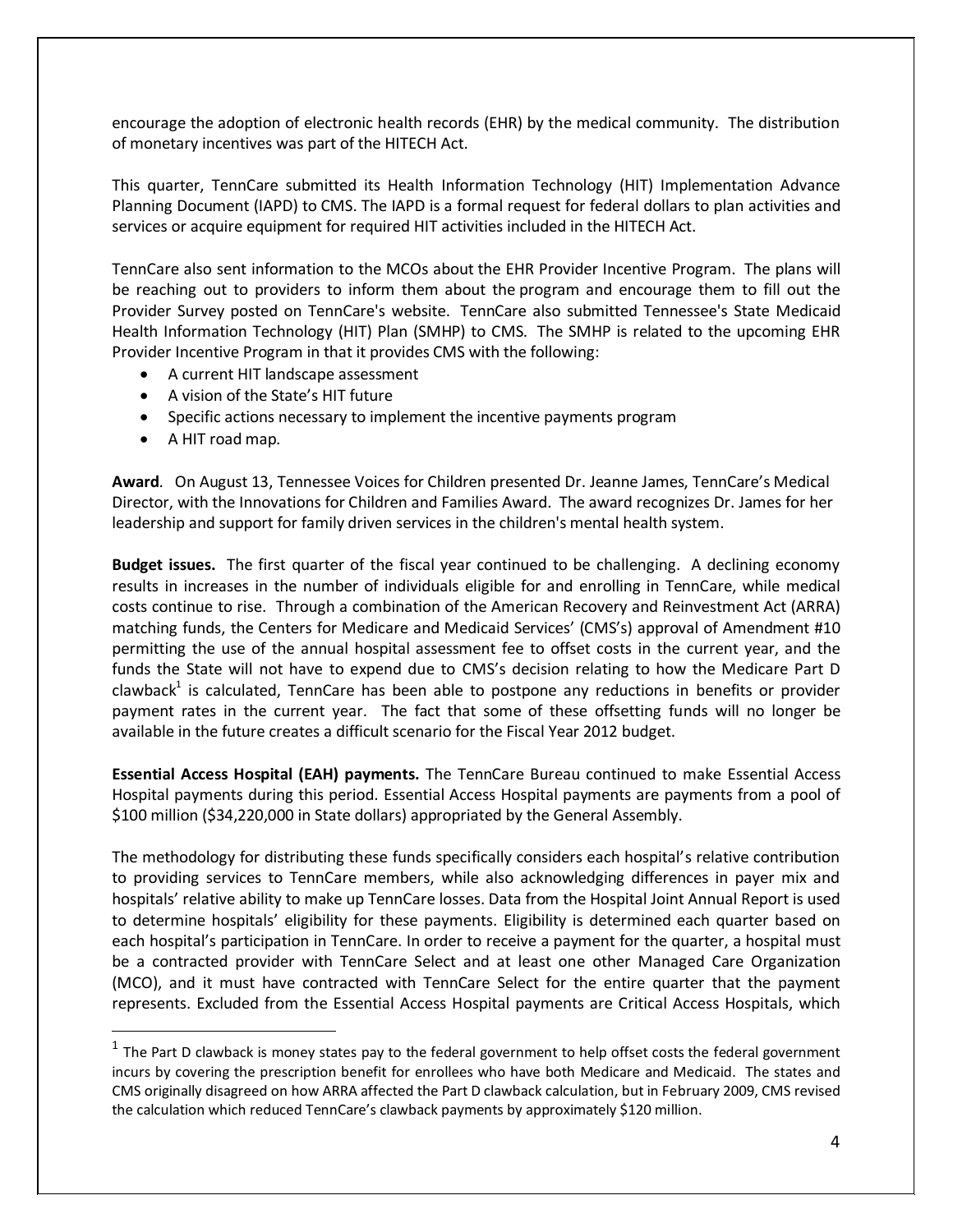receive cost-based reimbursement from the TennCare program and, therefore, do not have unreimbursed TennCare costs, and the five State mental health institutes.

The Essential Access Hospital payments for the first quarter of State Fiscal Year 2011 are shown in the table below.

| <b>Hospital Name</b>                    | County                   | <b>EAH First Quarter FY 2011</b> |
|-----------------------------------------|--------------------------|----------------------------------|
| Regional Medical Center at Memphis      | <b>Shelby County</b>     | \$4,328,739                      |
| Vanderbilt University Hospital          | Davidson County          | \$3,178,412                      |
| <b>Erlanger Medical Center</b>          | <b>Hamilton County</b>   | \$1,830,214                      |
| University of Tennessee Memorial        |                          |                                  |
| Hospital                                | <b>Knox County</b>       | \$1,256,490                      |
| Johnson City Medical Center (with       | Washington               |                                  |
| Woodridge)                              | County                   | \$984,588                        |
| Metro Nashville General Hospital        | Davidson County          | \$921,557                        |
| Methodist Healthcare - LeBonheur        | <b>Shelby County</b>     | \$829,099                        |
| Jackson - Madison County General        |                          |                                  |
| Hospital                                | <b>Madison County</b>    | \$623,574                        |
| Parkwest Medical Center (with           |                          |                                  |
| Penninsula)                             | <b>Hamilton County</b>   | \$525,587                        |
| Saint Francis Hospital                  | <b>Shelby County</b>     | \$472,022                        |
| Parkridge Medical Center (with          |                          |                                  |
| Parkridge Valley)                       | <b>Hamilton County</b>   | \$452,996                        |
| East Tennessee Children's Hospital      | <b>Knox County</b>       | \$420,901                        |
| Methodist University Healthcare         | <b>Shelby County</b>     | \$359,929                        |
| Saint Jude Children's Research Hospital | <b>Shelby County</b>     | \$339,550                        |
| Wellmont Holston Valley Medical         |                          |                                  |
| Center                                  | <b>Sullivan County</b>   | \$329,305                        |
| Fort Sanders Regional Medical Center    | <b>Knox County</b>       | \$280,866                        |
| Methodist Healthcare - South            | <b>Shelby County</b>     | \$259,782                        |
| <b>Centennial Medical Center</b>        | Davidson County          | \$248,972                        |
| Skyline Medical Center (with Madison    |                          |                                  |
| Campus)                                 | Davidson County          | \$245,821                        |
| Pathways of Tennessee                   | <b>Madison County</b>    | \$224,231                        |
| Middle Tennessee Medical Center         | <b>Rutherford County</b> | \$221,327                        |
| Wellmont Bristol Regional Medical       |                          |                                  |
| Center                                  | <b>Sullivan County</b>   | \$219,763                        |
| Parkridge East Hospital                 | <b>Hamilton County</b>   | \$204,239                        |
| Delta Medical Center                    | <b>Shelby County</b>     | \$189,306                        |
| Saint Mary's Medical Center             | <b>Knox County</b>       | \$171,309                        |
| <b>Baptist Hospital</b>                 | Davidson County          | \$168,075                        |
|                                         | Montgomery               |                                  |
| <b>Gateway Medical Center</b>           | County                   | \$164,615                        |
| <b>University Medical Center</b>        | <b>Wilson County</b>     | \$163,510                        |
| Methodist Healthcare - North            | <b>Shelby County</b>     | \$161,366                        |

#### **Essential Access Hospital Payments for the Quarter**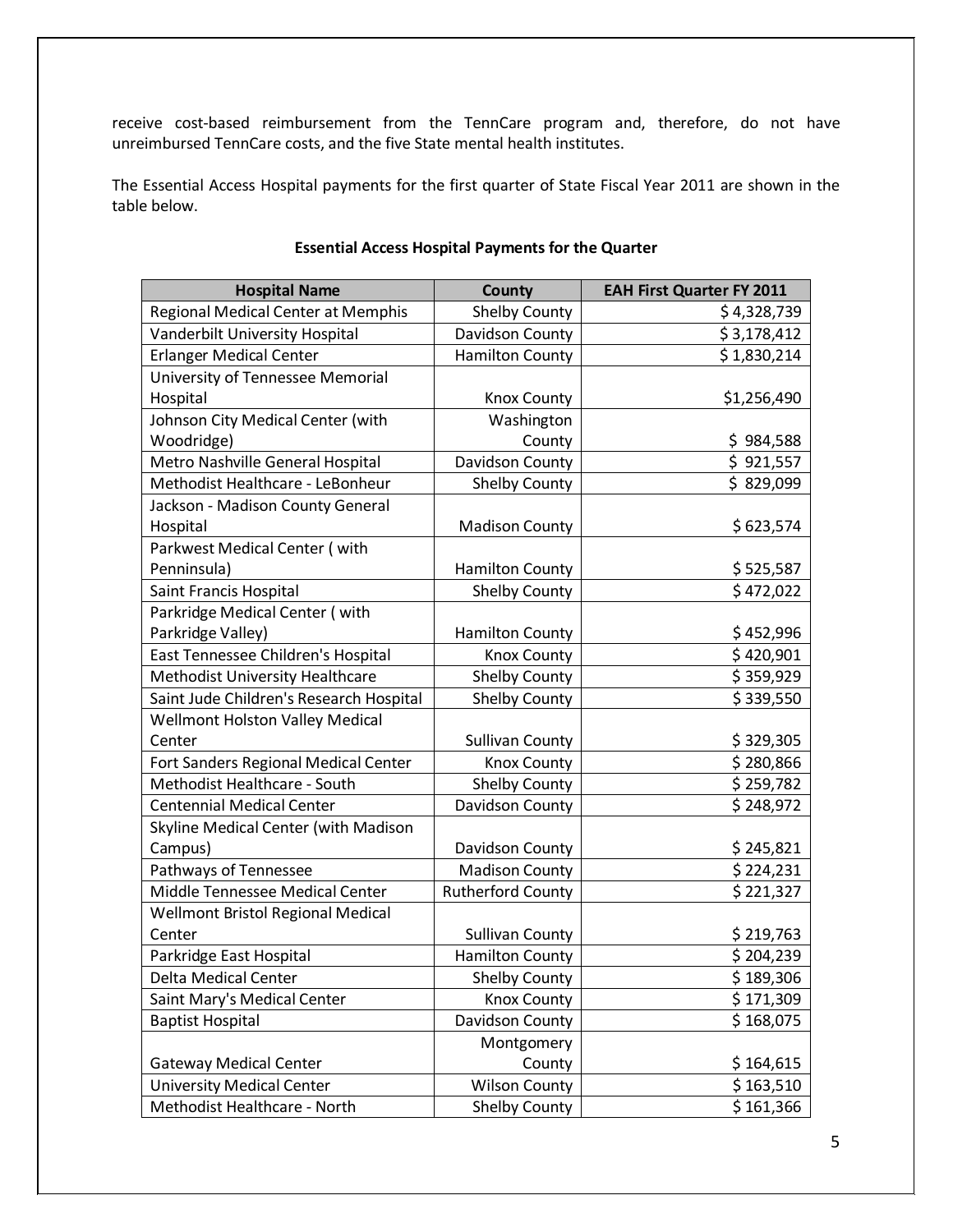| <b>Hospital Name</b>                       | <b>County</b>            | <b>EAH First Quarter FY 2011</b> |
|--------------------------------------------|--------------------------|----------------------------------|
| Cookeville Regional Medical Center         | <b>Putnam County</b>     | \$159,867                        |
| Regional Hospital of Jackson               | <b>Madison County</b>    | \$158,787                        |
| Maury Regional Hospital                    | Maury County             | \$157,516                        |
| <b>NorthCrest Medical Center</b>           | <b>Robertson County</b>  | \$156,319                        |
| Ridgeview Psychiatric Hospital and         |                          |                                  |
| Center                                     | <b>Anderson County</b>   | \$146,311                        |
| <b>Skyridge Medical Center</b>             | <b>Bradley County</b>    | \$145,984                        |
| Methodist Medical Center of Oak Ridge      | <b>Anderson County</b>   | \$138,186                        |
| <b>Baptist Memorial Hospital for Women</b> | <b>Shelby County</b>     | \$137,788                        |
| Sweetwater Hospital Association            | Monroe County            | \$136,219                        |
| Morristown - Hamblen Healthcare            |                          |                                  |
| System                                     | Hamblen County           | \$135,539                        |
| <b>Community Behavioral Health</b>         | <b>Shelby County</b>     | \$129,458                        |
| <b>Claiborne County Hospital</b>           | <b>Claiborne County</b>  | \$124,980                        |
| Indian Path medical center (with           |                          |                                  |
| Indian Path Pavillion)                     | <b>Sullivan County</b>   | \$124,239                        |
| <b>Blount Memorial Hospital</b>            | <b>Blount County</b>     | \$122,767                        |
| Fort Sanders Sevier Medical Center         | Sevier County            | \$121,824                        |
| <b>Summit Medical Center</b>               | Davidson County          | \$120,791                        |
| <b>Skyridge Medical Center - West</b>      | <b>Bradley County</b>    | \$116,564                        |
| <b>Dyersburg Regional Medical Center</b>   | <b>Dyer County</b>       | \$115,361                        |
| <b>Hardin Medical Center</b>               | <b>Hardin County</b>     | \$111,731                        |
| <b>Sumner Regional Medical Center</b>      | <b>Sumner County</b>     | \$109,993                        |
| Lakeway Regional Hospital                  | Hamblen County           | \$108,417                        |
| <b>Baptist Hospital of Cocke County</b>    | <b>Cocke County</b>      | \$101,752                        |
| Baptist Memorial Hospital - Tipton         | <b>Tipton County</b>     | \$97,750                         |
| Southern Hills Medical Center              | Davidson County          | \$97,041                         |
| Humboldt General Hospital                  | <b>Gibson County</b>     | \$95,478                         |
| Saint Mary's Medical Center of             |                          |                                  |
| Campbell County                            | Campbell County          | \$85,897                         |
| <b>Horizon Medical Center</b>              | <b>Dickson County</b>    | \$84,103                         |
|                                            | Cumberland               |                                  |
| <b>Cumberland Medical Center</b>           | County                   | \$81,986                         |
| Jellico Community Hospital                 | Campbell County          | \$80,435                         |
| <b>Sycamore Shoals Hospital</b>            | <b>Carter County</b>     | \$78,775                         |
| <b>StoneCrest Medical Center</b>           | <b>Rutherford County</b> | \$76,939                         |
| <b>Bolivar General Hospital</b>            | Hardeman County          | \$74,739                         |
| <b>Henry County Medical Center</b>         | <b>Henry County</b>      | \$72,686                         |
| <b>Athens Regional Medical Center</b>      | <b>McMinn County</b>     | \$69,133                         |
| <b>Takoma Regional Hospital</b>            | <b>Greene County</b>     | \$68,879                         |
| <b>Harton Regional Medical Center</b>      | <b>Coffee County</b>     | \$63,869                         |
| <b>Grandview Medical Center</b>            | <b>Marion County</b>     | \$61,266                         |
| Baptist Memorial Hospital - Union City     | <b>Obion County</b>      | \$59,867                         |
| Jefferson Memorial Hospital                | Jefferson County         | \$59,526                         |
| Roane Medical Center                       | Roane County             | \$59,323                         |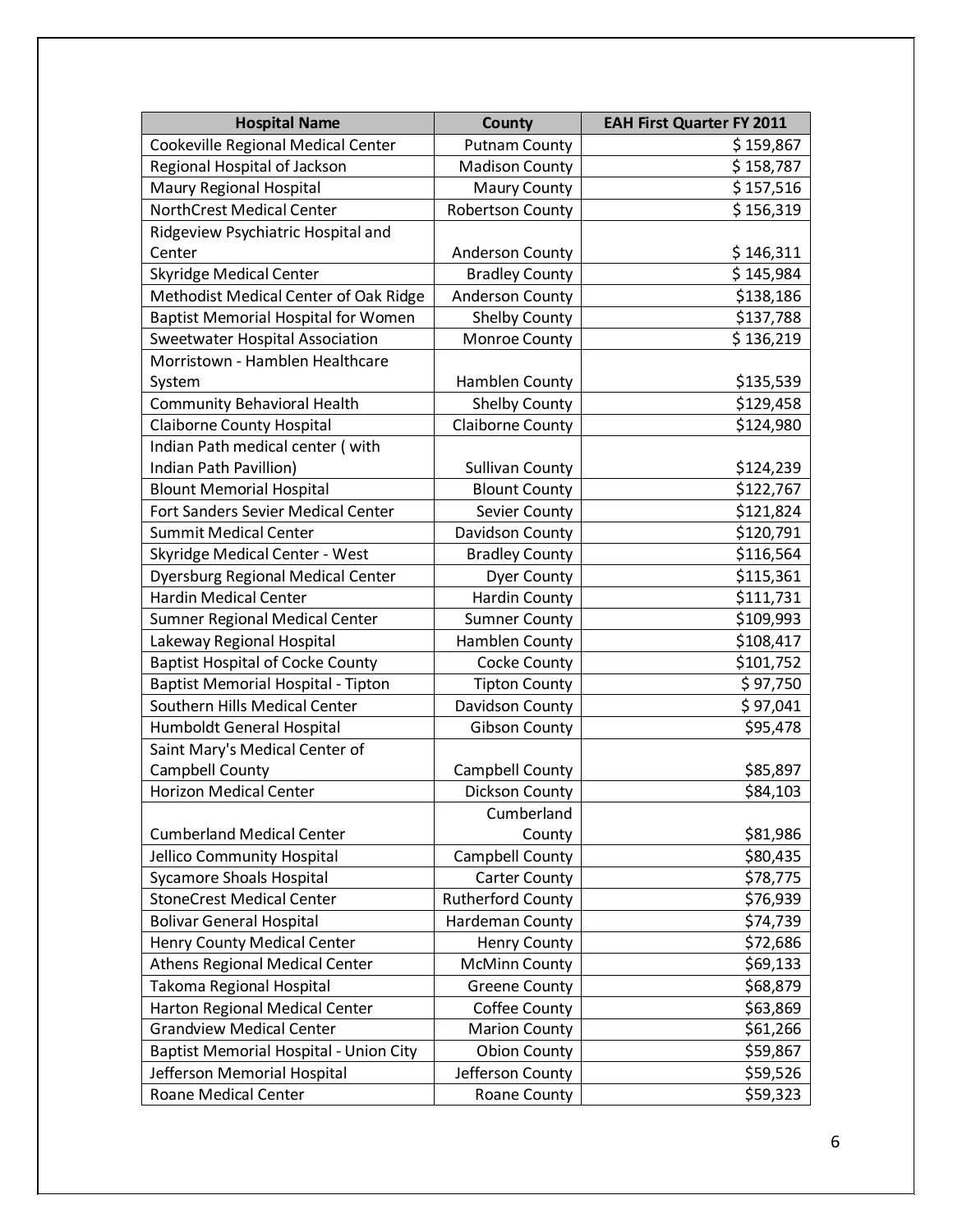| <b>Hospital Name</b>                    | <b>County</b>           | <b>EAH First Quarter FY 2011</b> |
|-----------------------------------------|-------------------------|----------------------------------|
| <b>Bedford County Medical Center</b>    | <b>Bedford County</b>   | \$57,963                         |
| Livingston Regional Hospital            | <b>Overton County</b>   | \$57,534                         |
| Crockett Hospital                       | Lawrence County         | \$57,010                         |
| River Park Hospital                     | <b>Warren County</b>    | \$54,129                         |
| <b>United Regional Medical Center</b>   | <b>Coffee County</b>    | \$53,762                         |
| Southern Tennessee Medical Center       | <b>Franklin County</b>  | \$52,760                         |
| <b>Volunteer Community Hospital</b>     | <b>Weakley County</b>   | \$50,287                         |
| <b>Lincoln Medical Center</b>           | <b>Lincoln County</b>   | \$42,946                         |
| McKenzie Regional Hospital              | <b>Carroll County</b>   | \$42,275                         |
| Hillside Hospital                       | <b>Giles County</b>     | \$41,708                         |
| <b>Wellmont Hawkins County Memorial</b> |                         |                                  |
| Hospital                                | <b>Hawkins County</b>   | \$41,260                         |
| <b>Baptist Memorial Hospital -</b>      |                         |                                  |
| Huntingdon                              | <b>Carroll County</b>   | \$41,046                         |
| <b>McNairy Regional Hospital</b>        | <b>McNairy County</b>   | \$40,624                         |
| <b>Woods Memorial Hospital</b>          | <b>McMinn County</b>    | \$40,539                         |
| Jamestown Regional Medical Center       | <b>Fentress County</b>  | \$34,459                         |
| <b>Gibson General Hospital</b>          | <b>Gibson County</b>    | \$33,389                         |
| <b>Haywood Park Community Hospital</b>  | Haywood County          | \$31,877                         |
| <b>Decatur County General Hospital</b>  | <b>Decatur County</b>   | \$25,705                         |
| <b>Wayne Medical Center</b>             | <b>Wayne County</b>     | \$25,695                         |
| <b>Henderson County Community</b>       |                         |                                  |
| Hospital                                | <b>Henderson County</b> | \$24,250                         |
| Methodist Healthcare - Fayette          | <b>Fayette County</b>   | \$24,234                         |
| <b>White County Community Hospital</b>  | <b>White County</b>     | \$22,418                         |
| Riverview Regional Medical Center -     |                         |                                  |
| <b>North</b>                            | <b>Smith County</b>     | \$21,364                         |
| <b>Emerald Hodgson Hospital</b>         | <b>Franklin County</b>  | \$16,472                         |
| <b>Portland Medical Center</b>          | <b>Sumner County</b>    | \$15,550                         |
|                                         | Washington              |                                  |
| Johnson City Specialty Hospital         | County                  | \$14,551                         |
| <b>Erlanger East</b>                    | <b>Hamilton County</b>  | \$11,963                         |
| <b>TOTAL</b>                            |                         | \$25,000,000                     |

## **Reverification Status**

The eligibility of TennCare enrollees continues to be redetermined in accordance with TennCare's rules and policies.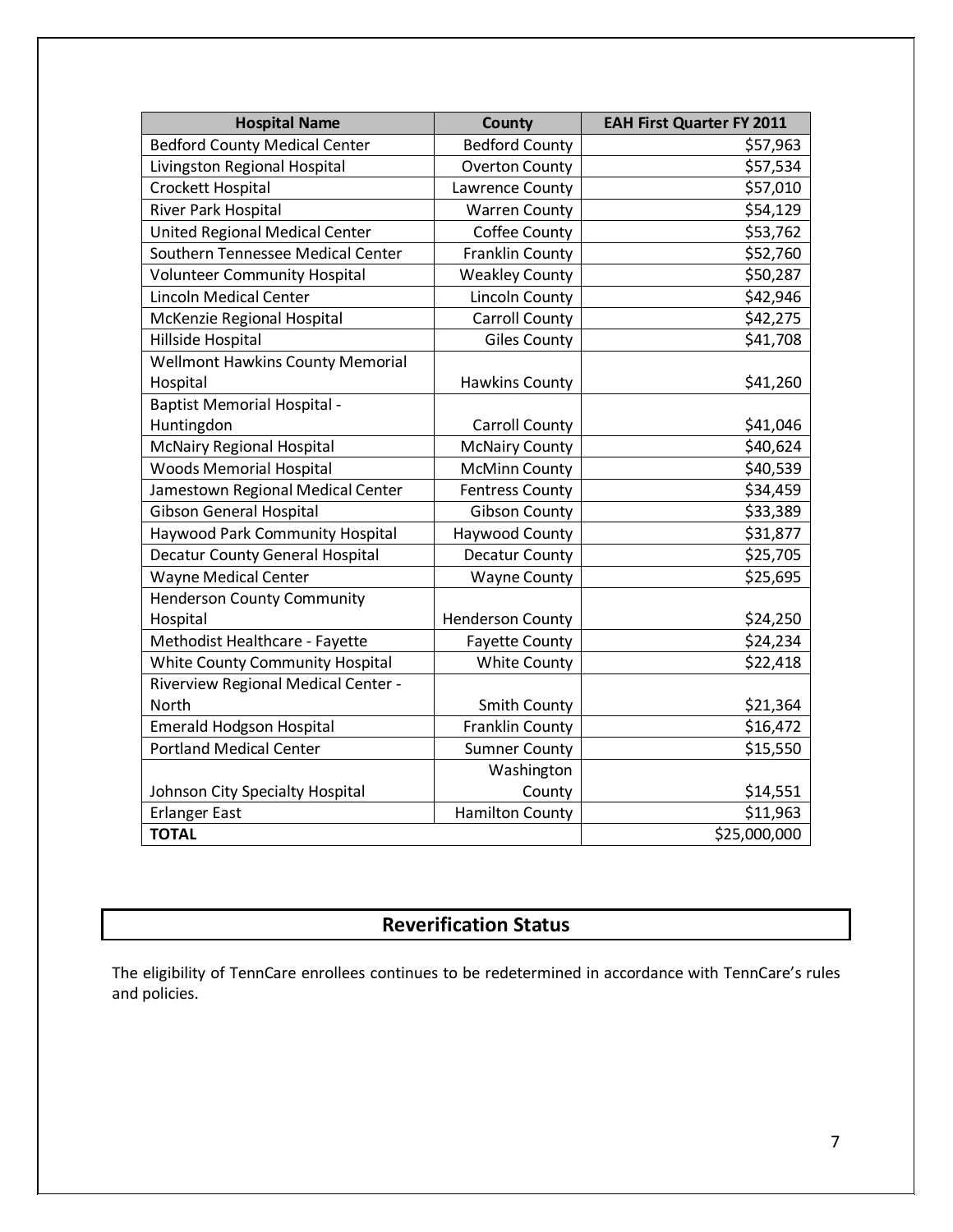## **Status of Filling Top Leadership Positions in the Bureau**

The following top leadership positions have been filled during the past year:

**Eugene A. Grasser** was appointed July 25, 2010, to serve as TennCare Director of Audit and Program Integrity. Mr. Grasser is responsible for directing and overseeing operations in TennCare's newly created Audit and Program Integrity Division. The division consists of two primary areas: the Office of Audit and Investigation, charged with performing internal audits and reviews, internal investigations and Medicaid investigations; and the Office of Program Integrity, charged with the responsibility of monitoring the utilization habits and patterns of both members and providers of the Medicaid community. The new Office of Audit and Program Integrity provides an independent examination and evaluation of programs, activities, and resources by conducting internal investigations of alleged violations of TennCare policies, procedures, rules or laws, as well as investigating TennCare providers suspected of fraud or abuse in the program. Mr. Grasser has been with the Bureau of TennCare since February 2003, serving in the role of TennCare's Chief of Operations.

**Michael Cole** assumed the duties of TennCare Director of Operations responsible for the direct oversight and management of the Division of Administrative Services, which includes the Human Resources Office, Purchasing/Procurement Unit, Property/Facility Management Office, and the Project Management Office (PMO). In addition, he also retained his responsibility for the direction and oversight of the Office of Legislative Affairs which encompasses legislative casework referred to the Bureau; legislative correspondence and policy clarification activities; facilitating the development of proposed legislation and tracking all legislation that affects the TennCare Program. Mr. Cole possesses over 29 years of state service and has served as Director of Internal Audit and Deputy Commissioner with the Department of Revenue.

**Jarrett J. Hallcox** was appointed September 19, 2010, to serve as Deputy of Long-Term Care Strategic Planning and Program Implementation. Mr. Hallcox will work with the Chief of Long-Term Care in analyzing the Division's program goals, including strengths, weaknesses, and factors that will contribute to or impede the Division's ability to attain those goals, identifying areas for improvement and setting the agenda for long-term care programs and services. Mr. Hallcox will identify resources, assign responsibilities, and coordinate with team members and third-party contractors and consultants in order to implement strategic initiatives. In addition, he will also continue to manage the day-to-day operational aspects of long-term care projects from beginning to end. Mr. Hallcox previously served as Director of Long-Term Care Project Management. He possesses a Master's Degree in Public Administration and a Bachelor of Arts Degree with a double major in Political Science and History from the University of Tennessee, Knoxville.

**Julie Johnson** was appointed September 19, 2010, to serve as Director of Long-Term Care Enrollment and Appeals responsible for the ongoing management and direction of comprehensive enrollment and appeals processes pertaining to the TennCare CHOICES in Long-Term Care Program, the Governor's initiative based on the Long-Term Care Community Choices Act of 2008. These enrollment activities are designed to ensure that enrollment into the CHOICES program is carried out in accordance with federal and State law and regulations, the State's approved Section 1115 Waiver, and contract requirements. Ms. Johnson has over ten years of experience in the TennCare Program and previously worked in the Division of Member Services and the Division of Appeals.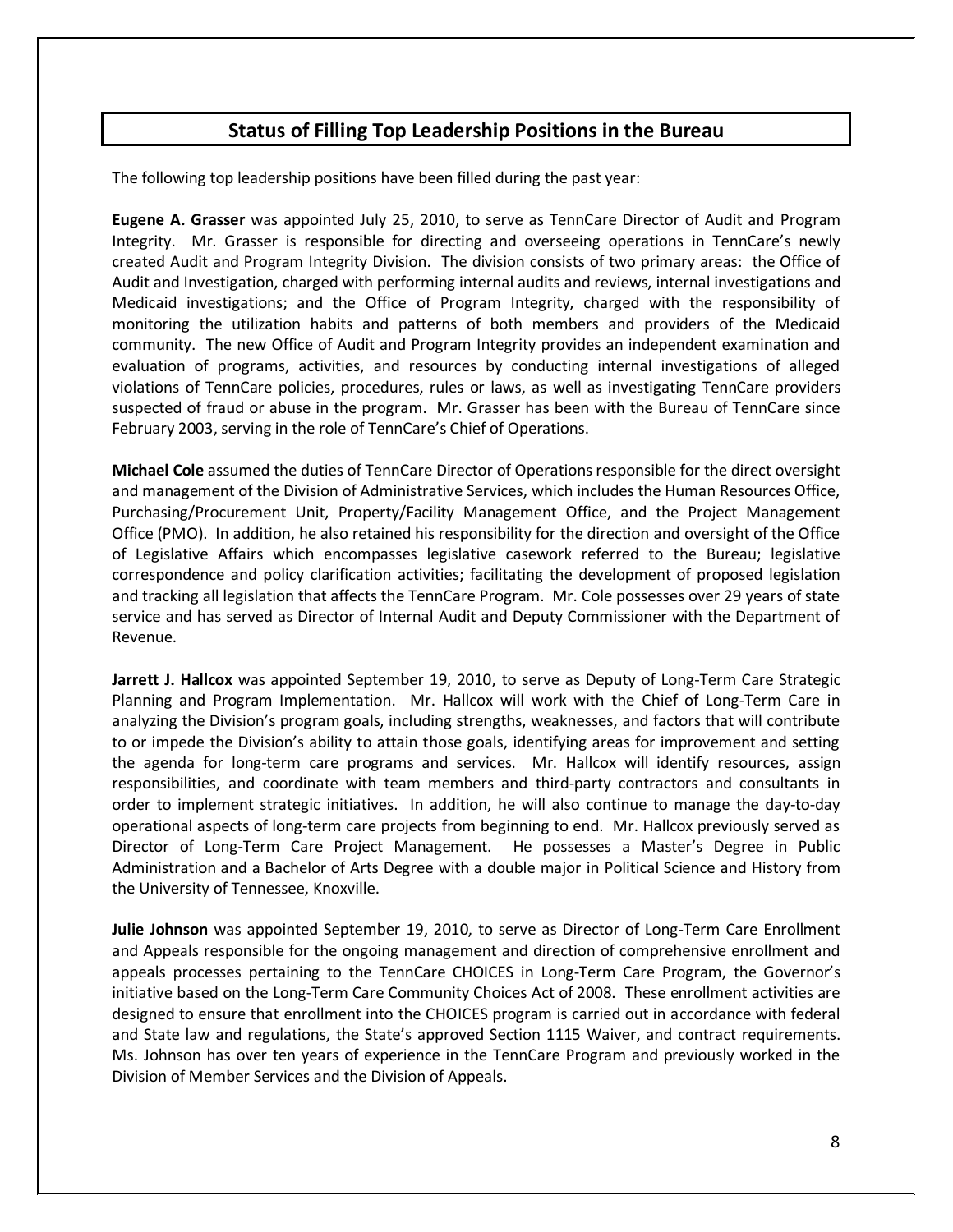**Sarah L. Moore** was appointed September 20, 2010, to serve as the Assistant Director of Policy. In this role, Ms. Moore is responsible for overseeing the administrative functions of the Policy Office to ensure that TennCare's policies and rules accurately reflect the mission and operational mandates of the Bureau of TennCare. Ms. Moore is responsible for supervising senior level professional staff as they develop, document, and maintain TennCare policy and rules. She also assists the Director of Policy by conducting research and by serving as a liaison with CMS regarding the TennCare Demonstration Waiver and the Medicaid State Plan. Ms. Moore has been with the Bureau of TennCare since 1999, previously serving as a Legal Assistant, an Administrative Hearing Officer, and, most recently, a Senior Policy Analyst.

### **Number of Recipients on TennCare and Costs to the State**

At the end of the period July 1, 2010, through September 30, 2010, there were 1,157,195 Medicaid eligibles and 29,434 Demonstration eligibles enrolled in TennCare, for a total of 1,186,629 persons.

Estimates of TennCare spending for the first quarter are summarized in the table below.

|                               | $1st$ Quarter*  |  |
|-------------------------------|-----------------|--|
| Spending on MCO services**    | \$1,467,554,700 |  |
| Spending on dental services   | \$43,487,000    |  |
| Spending on pharmacy services | \$181,513,000   |  |
| Medicare "clawback"           | S0              |  |

*\*These figures are cash basis as of September 30 and are unaudited.*

*\*\*This figure includes Integrated Managed Care MCO expenditures.*

## **Viability of MCCs in the TennCare Program**

**Claims payment analysis.** TennCare's prompt pay requirements may be summarized as shown below.

| <b>Entity</b>          | <b>Standard</b>                                                                                                                                           | <b>Authority</b>        |
|------------------------|-----------------------------------------------------------------------------------------------------------------------------------------------------------|-------------------------|
| <b>MCO<sub>s</sub></b> | 90 percent of clean claims for payment for services delivered<br>to TennCare enrollees are paid within 30 calendar days of the<br>receipt of such claims. | T.C.A. $§$ 56-32-126(b) |
| <b>MCO<sub>s</sub></b> | 99.5 percent of all provider claims are processed, and if<br>appropriate paid, within 60 calendar days of receipt.                                        | T.C.A $.§$ 56-32-126(b) |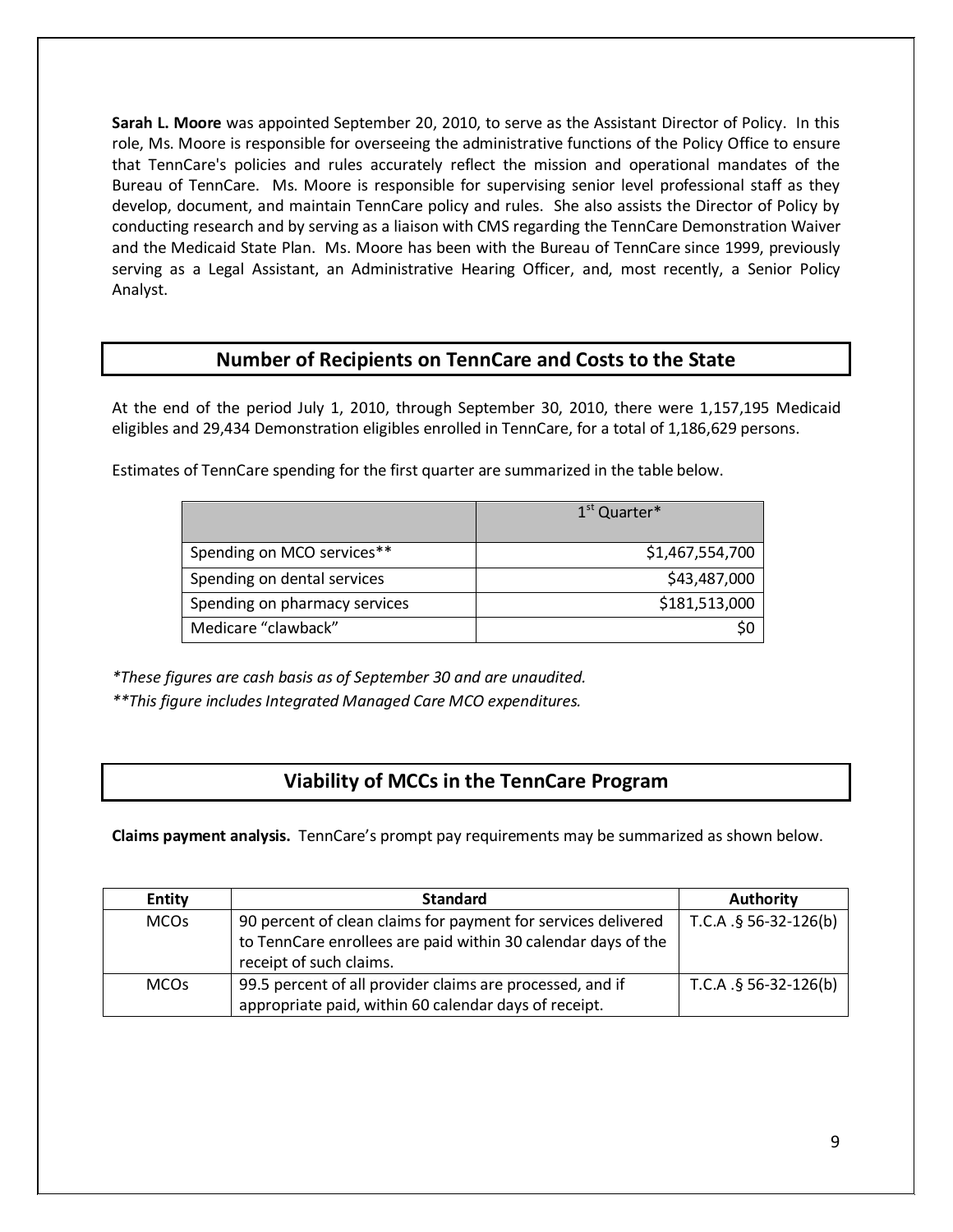| <b>Entity</b>                                   | <b>Standard</b>                                                                                                                                                                                       | <b>Authority</b>                                                         |
|-------------------------------------------------|-------------------------------------------------------------------------------------------------------------------------------------------------------------------------------------------------------|--------------------------------------------------------------------------|
| <b>MCO<sub>s</sub></b><br>(CHOICES<br>services) | 90 percent of clean electronically submitted Nursing Facility<br>and applicable Home and Community Based Services claims <sup>2</sup><br>are processed and paid with 14 calendar days of receipt.     | TennCare contract                                                        |
|                                                 | 99.5 percent of clean electronically submitted Nursing Facility<br>and applicable Home and Community Based Services claims <sup>3</sup><br>are processed and paid within 21 calendar days of receipt. |                                                                          |
| <b>DBM</b>                                      | 90 percent of clean claims for payment for services delivered<br>to TennCare enrollees are processed, and if appropriate paid,<br>within 30 calendar days of the receipt of such claims.              | TennCare contract<br>and in accordance<br>with T.C.A .§ 56-32-<br>126(b) |
| <b>DBM</b>                                      | 99.5 percent of all provider claims are processed, and if<br>appropriate paid, within 60 calendar days of receipt.                                                                                    | TennCare contract<br>and in accordance<br>with T.C.A .§ 56-32-<br>126(b) |
| <b>PBM</b>                                      | 100 percent of all clean claims submitted by pharmacy<br>providers are paid within 10 calendar days of receipt.                                                                                       | TennCare contract                                                        |

The MCOs, the DBM, and the PBM are required to submit monthly claims data files of all TennCare claims processed to the Tennessee Department of Commerce and Insurance (TDCI) for verification of statutory and contractual prompt pay compliance. The plans are required to separate their claims data by TennCare Contract (i.e. East, Middle, or West Grand Region) and by subcontractor (i.e. claims processed by a vision benefits manager). Furthermore, the MCOs are required to identify separately non-emergency transportation (NEMT) claims in the data files. Finally, the MCOs are required to submit separate claims data files representing a subset of electronically submitted NF and applicable HCBS claims for the CHOICES enrollees. TDCI then performs an analysis and reports the results of the prompt pay analyses by NEMT and CHOICES claim types, by subcontractor, by TennCare contract and by total claims processed for the month.

If an MCO does not comply with the prompt pay requirements based on the total claims processed in a month, TDCI has the statutory authority to levy an administrative penalty of \$10,000 for each month of non-compliance after the first instance of non-compliance was reported to the plan. The TennCare Bureau can also assess liquidated damages pursuant to the terms of the TennCare Contract. If the DBM and PBM do not meet their contractual prompt pay requirements, only the TennCare Bureau can assess applicable liquidated damages against these entities.

**Net worth requirement.** By statute, the minimum net worth requirement for each TennCare MCO is calculated based on premium revenue for the most recent calendar year.

TDCI's calculations for the net worth requirement reflect payments made for the calendar year ended December 31, 2009. The TennCare Contract further requires the TennCare MCOs to establish an enhanced net worth based on projected additional annual premiums for the CHOICES program. During

l

 $2$  Excludes Personal Emergency Response Systems (PERS), assistive technology, minor home modifications, and pest control claims. Claims for delivery of these services are to be handled like general MCO claims.

 $3$  Ibid.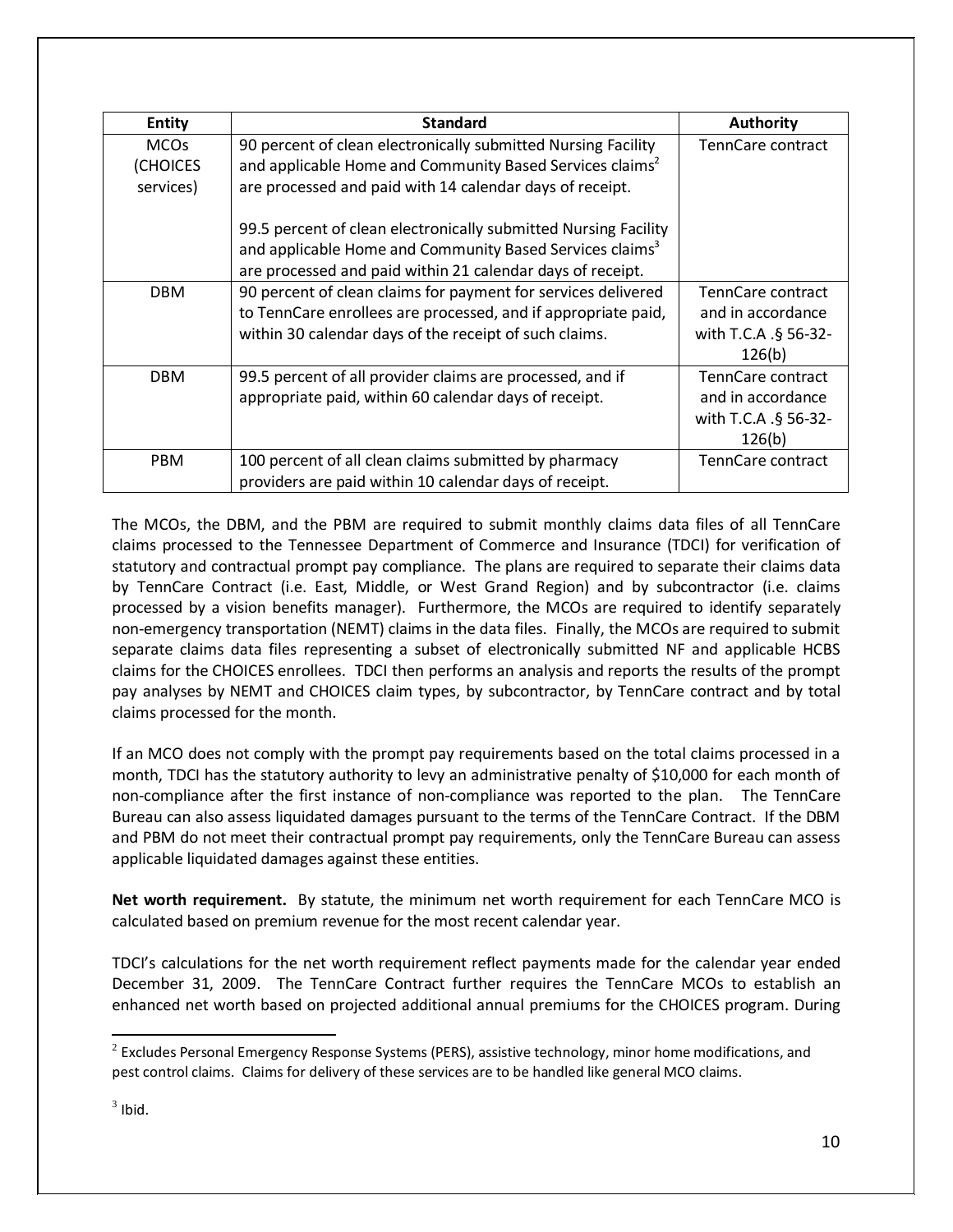this quarter, the MCOs submitted their NAIC Second Quarter 2010 Financial Statement. As of June 30, 2010, TennCare MCOs reported net worth as indicated in the table below.

|                                    | <b>Net Worth</b> | Reported         | Excess/       |
|------------------------------------|------------------|------------------|---------------|
|                                    | Requirement      | <b>Net Worth</b> | (Deficiency)  |
|                                    |                  |                  |               |
| <b>AMERIGROUP Tennessee</b>        | \$16,133,399     | \$112,487,475    | \$96,354,076  |
| UnitedHealthcare Plan of the River | \$43,370,119     | \$317,304,223    | \$273,934,104 |
| Valley (AmeriChoice)               |                  |                  |               |
| Volunteer (BlueCare & Select)      | \$28,764,984     | \$85,888,103     | \$57,123,119  |

All TennCare MCOs met their minimum net worth requirements as of June 30, 2010.

## **Success of Fraud Detection and Prevention**

The Office of Inspector General (OIG) was established six years ago (July 1, 2004). The mission of the OIG is: To *identify, investigate, and prosecute persons who commit fraud or abuse against the TennCare program.* The OIG staff receives case information from a variety of sources including: local law enforcement, the TennCare Bureau, Health Related Boards (HRB), the Department of Human Services (DHS), other state agencies, health care providers, Managed Care Contractors (MCCs), and the general public via the OIG web site, fax, written correspondence, and phone calls to the OIG hotline. The statistics for the first quarter of the 2010 - 2011 fiscal year are as follows:

*NOTE: Included are the fiscal year totals (FYT) and the grand totals to date -- since the OIG was created (July 2004).*

#### **Summary of Enrollee Cases**

|                | Quarter | <b>FYT</b> | <b>Grand Total</b> |
|----------------|---------|------------|--------------------|
| Cases Received | 1,688   | 1,688      | 129,955            |
| Cases Closed*  | 1,357   | 1,357      | 125,502            |

*\*Cases are closed when there is inadequate information provided to investigate the complaint, the information has been researched and determined to be unfounded, the case was referred to another agency (as per appropriate jurisdiction), or prosecuted by the OIG and closed.* 

#### **Summary of Enrollee Abuse Cases\***

|                         | Quarter | <b>Grand Total</b> |
|-------------------------|---------|--------------------|
| Abuse Cases Received    | 1,184   | 59,130             |
| Abuse Cases Closed      | 856     | 19,657             |
| Abuse Cases Referred ** | 328     | 40.11              |

*\*Totals are for the last 51 months (17th quarterly report)*

*\*\* Abuse cases may be referred to the appropriate Managed Care Organization (MCO), the TennCare Bureau, or DHS for further review.*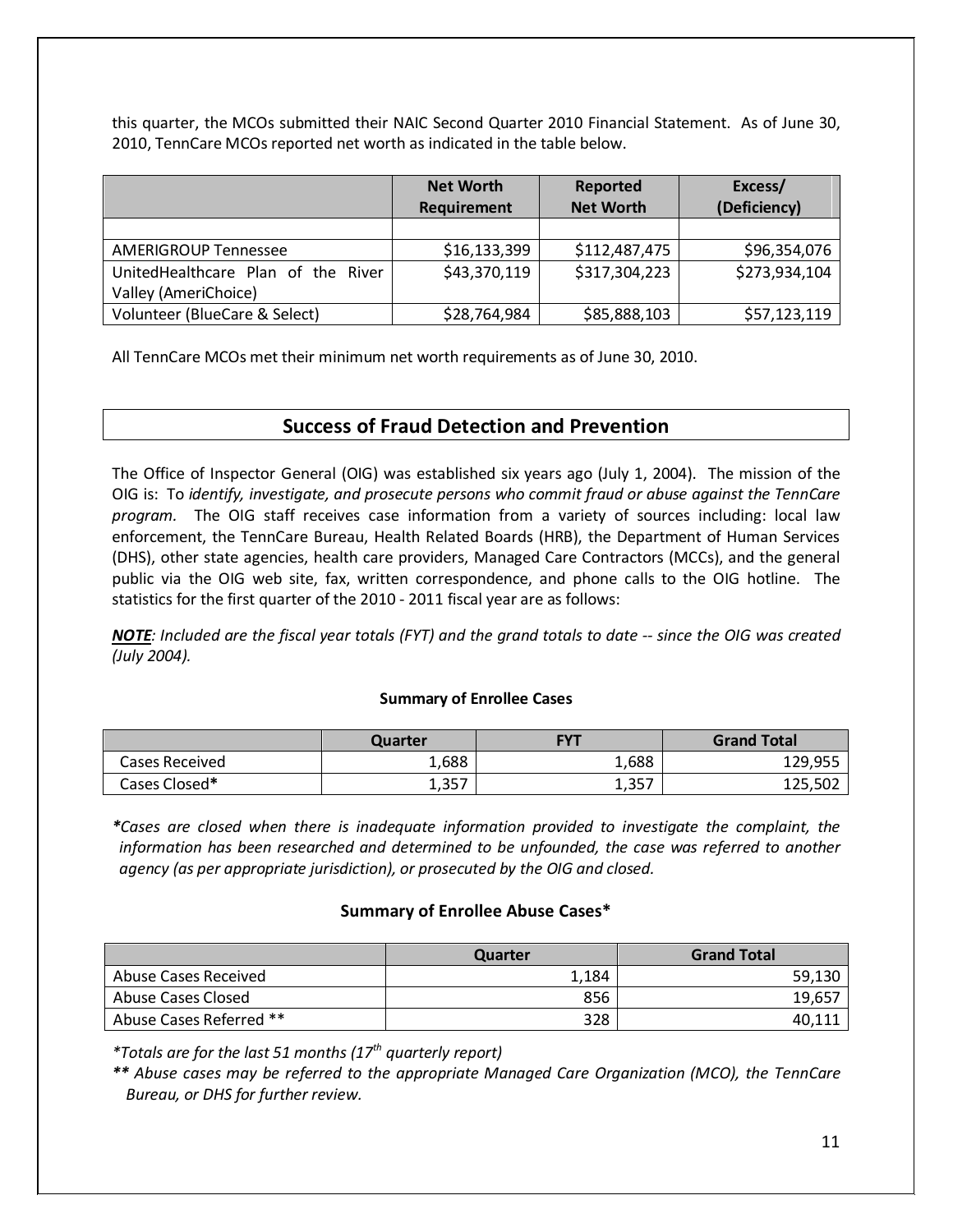#### **Summary of Provider Cases**

|                                       | Quarter | <b>FYT</b> | <b>Grand Total</b> |
|---------------------------------------|---------|------------|--------------------|
| Cases Received                        | 40      | 40         |                    |
| Cases referred to TBI* as part of the |         |            |                    |
| <b>Provider Fraud Task Force</b>      |         |            |                    |
| Cases referred to HRBs**              |         |            |                    |

*\*The OIG refers provider cases to the TBI Medicaid Fraud Unit (as per state and federal law) and assists with these investigations as requested. Provider Fraud Task Force – this group is made up of representatives of the Attorney General's Office, the TennCare Bureau, the Tennessee Bureau of Investigation, and the OIG; OIG's participation began during the 4th quarter of FY 2008-2009.*

*\*\*Health Related Boards*

#### **Summary of Arrests & Convictions**

|             | Quarter | <b>FYT</b> | <b>Grand Total</b> |
|-------------|---------|------------|--------------------|
| Arrests     | 44      | 44         | າວ1<br>⊥07, ⊥      |
| Convictions | 36      | 36         | 667                |
| Diversions* | 13      | 13         | つロイ<br>∠J⊥         |

**Note :** *Special Agents were in the field making arrests effective February 2005.*

*\*Judicial Diversion: A guilty plea or verdict subject to expungement following successful completion of probation. Tennessee Code Annotated § 40-35-313. \*Pre-trial Diversion: Prosecution was suspended and if probation is successfully completed, the charge will be dismissed. Tennessee Code Annotated § 40-15-105.*

#### **Court Fines & Costs Imposed**

|                        | Quarter     | <b>FYT</b>  | <b>Grand total</b> |
|------------------------|-------------|-------------|--------------------|
| <b>Fines</b>           | \$30,620.00 | \$30,620.00 | \$391,652.00       |
| Court Costs & Taxes    | \$9,486.42  | \$9,486.42  | \$146,900.23       |
| Restitution (ordered)  | \$7,825.38  | \$7,825.38  | \$1,650,803.21     |
| Drug Funds/Forfeitures | \$9,803.00  | \$9,803.00  | \$404,903.90       |

The OIG aggressively pursues enrollees who have apparently committed fraud or abuse against the TennCare program. The primary criminal case types are: drug cases (drug diversion, drug seekers, doctor shopping, and forging prescriptions), reporting a false income, access to other insurance, and ineligible individuals using a TennCare card.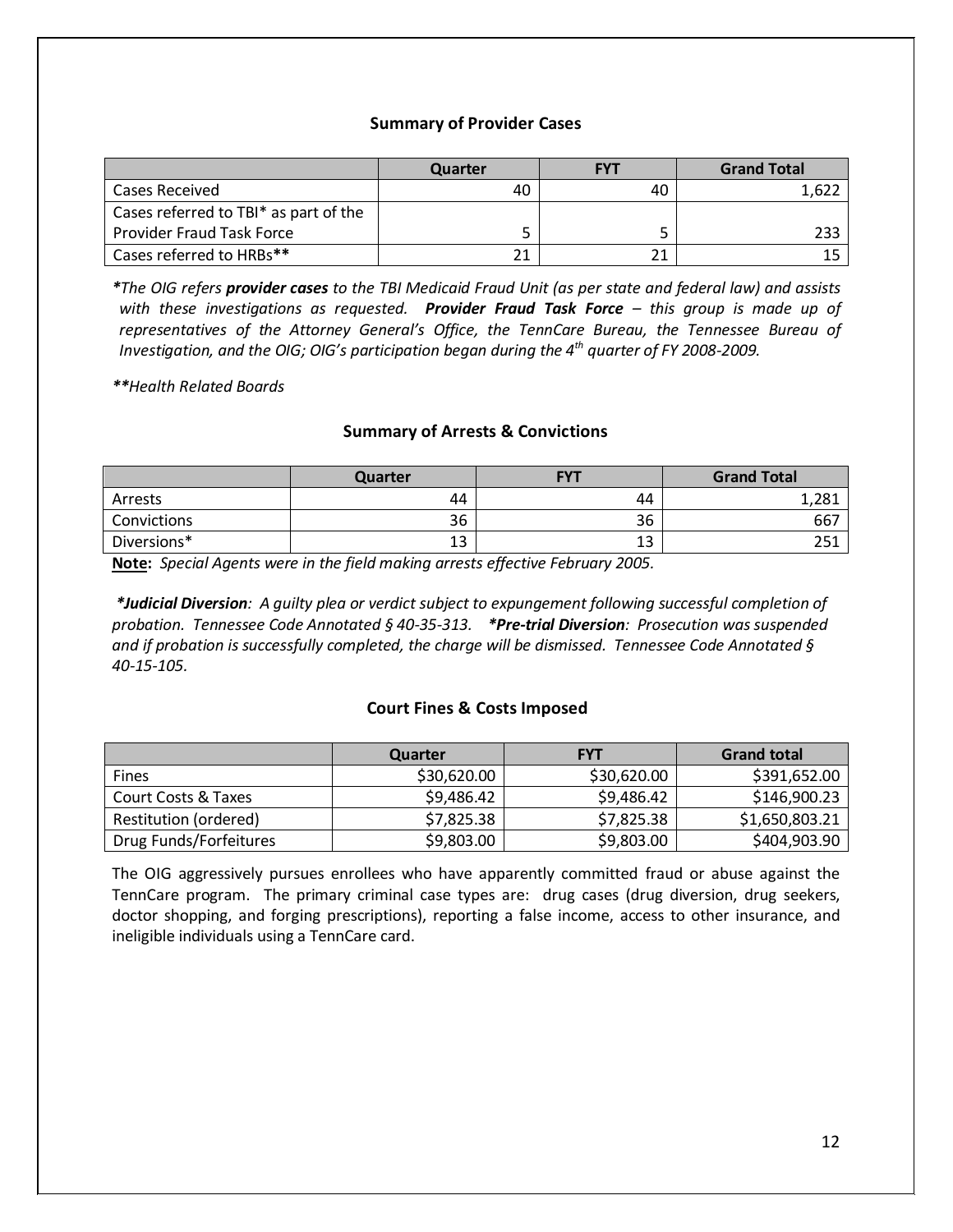#### **Arrest Categories**

| Category                     | <b>Number</b> |
|------------------------------|---------------|
| Drug Diversion/Forgery RX    | 430           |
| Drug Diversion/Sale RX       | 493           |
| Doctor Shopping              | 110           |
| Access to Insurance          | 55            |
| <b>Operation Falcon III</b>  | 32            |
| Operation Falcon IV          | 16            |
| False Income                 | 63            |
| Ineligible Person Using Card | 19            |
| Living Out Of State          | 13            |
| <b>Asset Diversion</b>       | 7             |
| <b>ID Theft</b>              | 38            |
| Aiding & Abetting            | 3             |
| Failure to Appear in Court   | 2             |
| <b>GRAND TOTAL</b>           | 1.28.         |

#### **TennCare Case Referral & Recoupment**

|                                   | Quarter      | <b>FYT</b>   | <b>Grand Total</b>           |
|-----------------------------------|--------------|--------------|------------------------------|
| Recoupment                        | \$41,181.78  | \$41,181.78  | $$1,950,581.05^4$            |
| Civil Case Recoupment             | \$35,756.84  | \$35,756.84  | $$1,351,320.20$ <sup>5</sup> |
| Recommended TennCare Terminations | 41           | 41           | 49,199 <sup>6</sup>          |
| <b>Potential Savings</b>          | \$149,911.99 | \$149,911.99 | \$173,198,784.99'            |

#### **Investigative Sources**

|                | Quarter | <b>FYT</b> | <b>Grand Total</b> |
|----------------|---------|------------|--------------------|
| OIG Hot Line   | 946     | 946        | 25,338             |
| OIG Mail Tips  | 49      | 49         | 3,745              |
| OIG Web Site   | 216     | 216        | 8,225              |
| OIG Email Tips | 229     | 229        | 4,266              |

 $4$  The total in the last column reflects dollars collected by the OIG and sent to the TennCare Bureau from February 15, 2005, (when a Fiscal Manager and an attorney joined the OIG staff to facilitate and document this process) through September 30, 2010.

<sup>5</sup> The Grand Total for this column is based on recoupment tracked by the OIG Legal Division since FY 2006. *These numbers reflect consent orders enforceable in court*.

<sup>6</sup> Enrollee recommendations sent to the TennCare Bureau for consideration based on information received and reviewed by the OIG.

<sup>7</sup> There were 41 *recommended* enrollee terminations by the OIG to the TennCare Bureau for their review during the first quarter. The TennCare Bureau uses \$3,656.39 as the average annual cost per enrollee for MCO, pharmacy, behavioral health, and dental services (*effective FY 08-09*). [**NOTE**: Prior reports reflect \$3,351.96 as the average annual cost per enrollee.]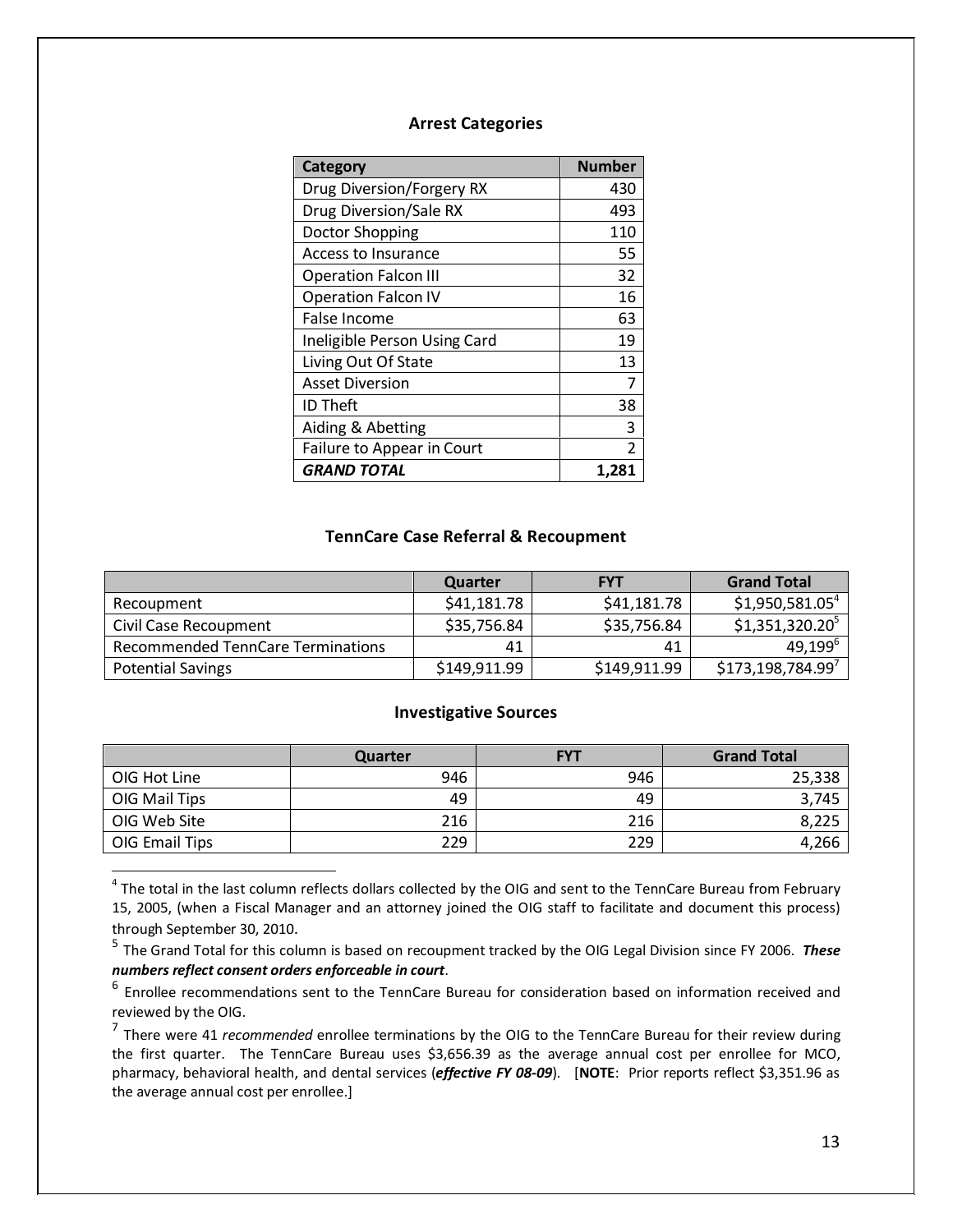#### **Other Investigative Sources for this Quarter**

|                         | 31 |
|-------------------------|----|
| Cash for Tips (pending) |    |

#### **Case Types for this Quarter (***sample***)**

| 279 |
|-----|
| 88  |
| 118 |
| 10  |
| 45  |
| 309 |
| 192 |
|     |

#### **The Office of Inspector General participated in the following activities during the First Quarter:**

#### **Meetings with Law Enforcement Officials and other State Agencies**

- Various Judicial Task Forces, District Attorneys, Sheriffs, and Chiefs of Police
- Provider Fraud Task Force meeting at the TennCare Bureau
- TBI Drug Diversion Task Force
- Middle Tennessee Law Enforcement Committee (in Brentwood)
- FBI National Academy Graduates
- MCC Roundtable
- East Tennessee Drug Diversion Task Force Meeting Chattanooga

#### **Media**

• Electronic and print media throughout the State of Tennessee reported the arrests and convictions of the OIG

#### **Training**

- Leadership Nashville Co-Chair for Criminal Justice Day
- Leadership Franklin Co-Chair for Criminal Justice Day
- Leadership Marshall County -- Participation
- Presentation given to the staff of the Jackson-Madison County General Hospital
- Presentation given to the staff of Northcrest Hospital in Springfield
- ROCIC Training
- Tennessee Government Executive Institute Alumni Meetings
- Tennessee Government Management Institute Alumni Meetings
- FBI National Academy Alumni Meetings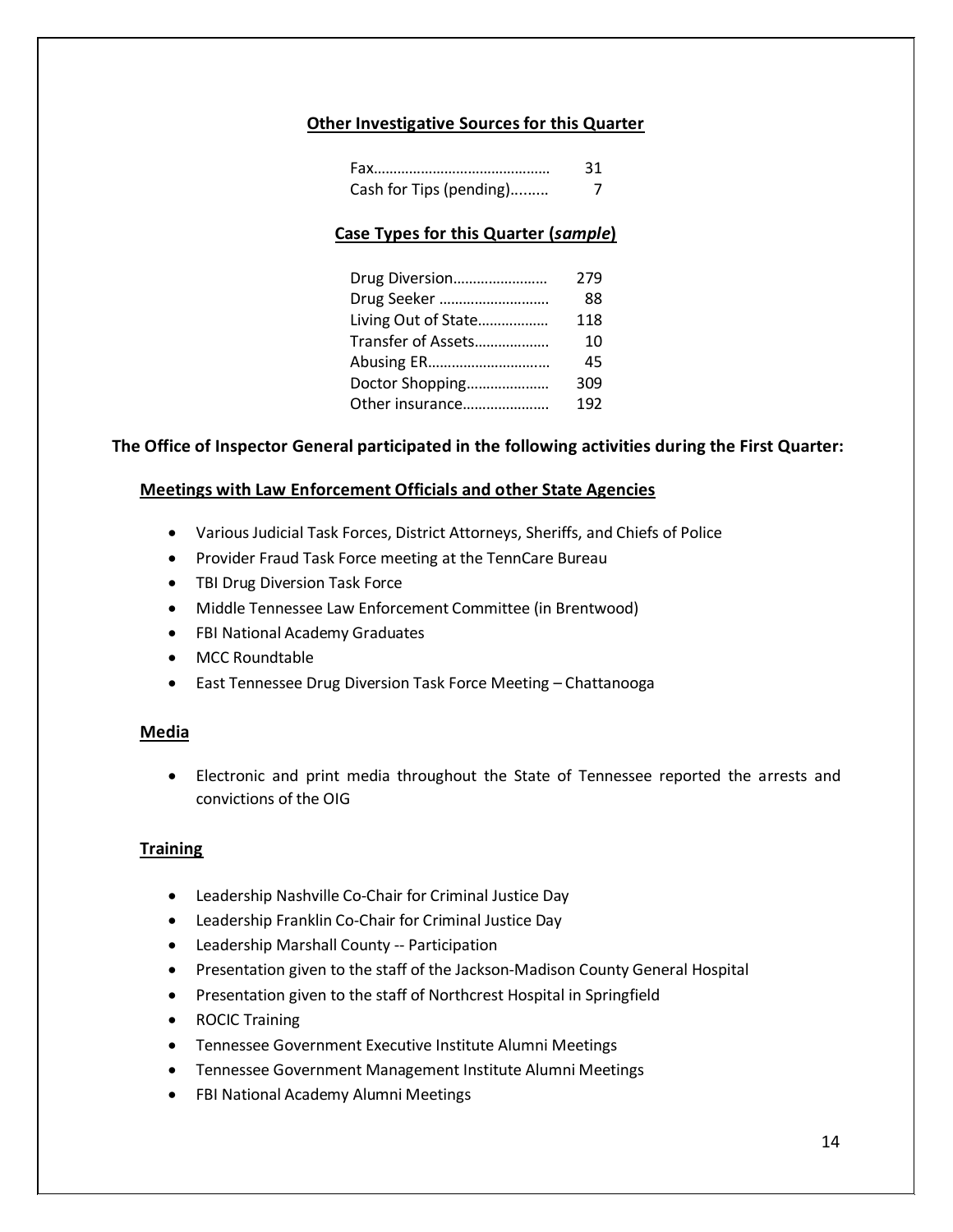- OIG In-Service Training for all commissioned personnel
- OIG Attorneys, RNs, and CPA attending training sessions for their CEU's

#### **Other OIG Updates & Activities**

- Current OIG staffing has 29 fewer positions from the original staffing level. This represents a <sup>41</sup> percent reduction in staffing.
	- o 3 employees took the Voluntary Buyout in 2008
	- o 8 positions were eliminated in 2009
	- o 6 positions were eliminated in the 2011 budget
	- o 3 IS employees were transferred to the TennCare Bureau
	- o 1 Paralegal transferred to the Department of Health
	- o 1 Special Agent transferred to the State Law Enforcement Training Academy
	- o 1 Attorney resigned
	- o 2 Special Agents resigned
	- o 1 ASA 4 retired
	- o 2 additional positions are vacant: ASA 4 and a PHNC 1
	- o 1 PHNC 1 retired
- The Inspector General, the Deputy Inspector General over Criminal Investigations, and all of the Special Agents have continued to make visits to various Tennessee counties. In each jurisdiction visited, there is a planned meeting with the Sheriff, Chief of Police, and members of the Drug Task Force. The goal is to continue to solidify the collaboration between local law enforcement and the OIG. More visits are planned for the next quarter.
- The *Doctor Shopping* legislation (approved by the General Assembly, June 2007) has generated **110 arrests** as of this writing for Doctor Shopping. The OIG continues to mail letters and posters and provide presentations to notify licensed medical providers and law enforcement agencies in the state about this new law. As a result, positive feedback has been received.

#### **OIG Plans for next quarter:**

- Continue to exchange information with local, state, and federal government agencies.
- Provide presentations and training for State and local law enforcement, health care providers, and other interested parties regarding TennCare fraud and the role of the OIG.
- Continue staff training and develop best practices.
- Continue to track the *Tips for Cash* incentive program regarding information that leads to a successful arrest and conviction for TennCare fraud. This program is a result of legislation from the 104th General Assembly.
- Continue using the Doctor Shopping Law on investigations regarding suspected chronic abusers of the TennCare program.